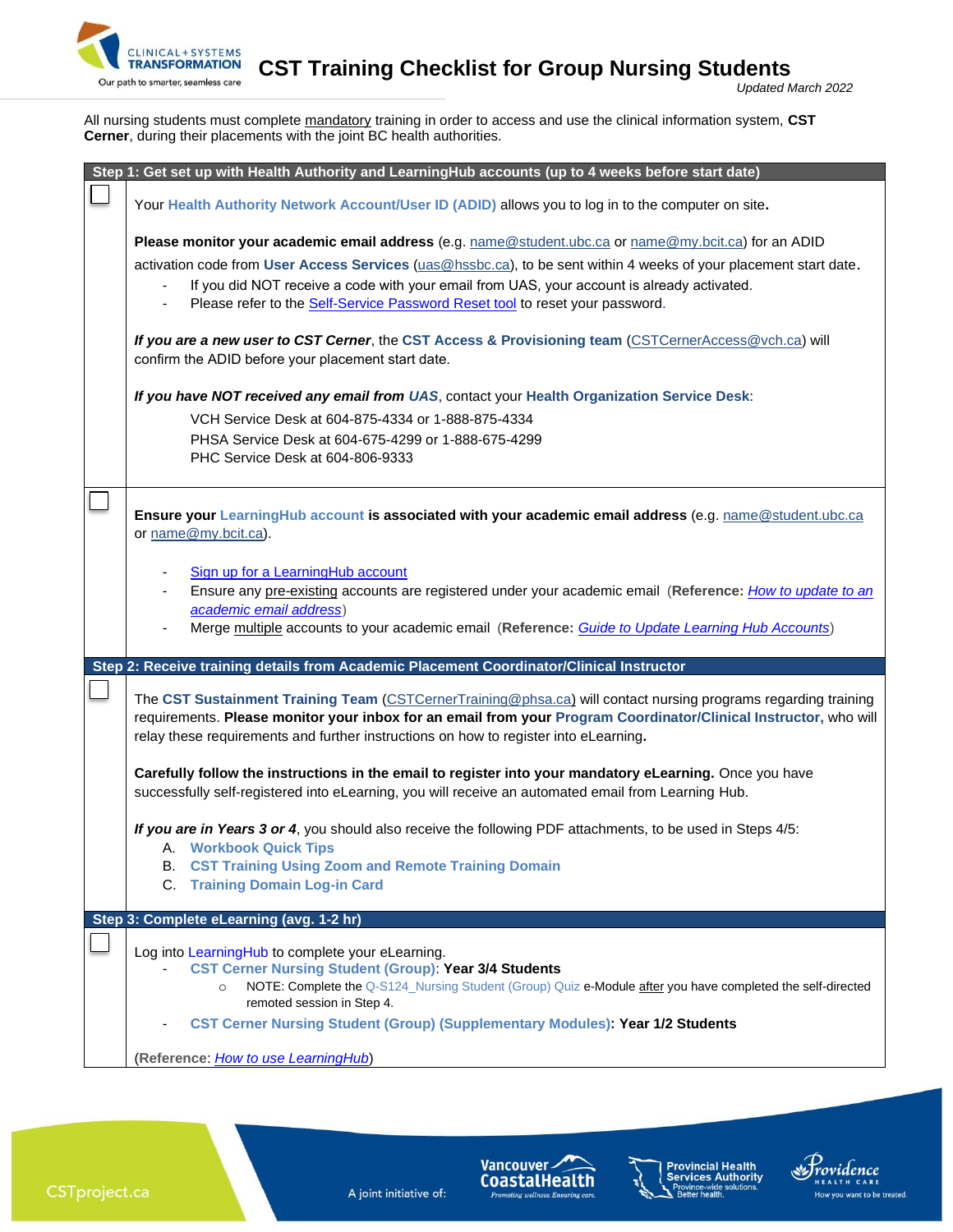| Step 4 (Year 3/4 Students ONLY): Complete the workbook in a self-directed remote session (avg. 3-4 hrs)                                                                                                                                                                                      |
|----------------------------------------------------------------------------------------------------------------------------------------------------------------------------------------------------------------------------------------------------------------------------------------------|
| Nursing students in Years 3 and 4 can practice using CST Cerner by accessing our remote training domain and<br>completing the Nursing Student Workbook, which can be downloaded here: W-S124 Nursing Student (Group).pdf                                                                     |
| A. Plan a day to complete the workbook                                                                                                                                                                                                                                                       |
| Plan to complete the workbook (~4 hours of work) within one business day. You can access the CST Training<br>Domain 06:00-21:00 PST, 7 days/week. As the Training Domain is refreshed overnight (21:00-6:00 PST daily), any<br>changes made to the patients will be erased for the next day. |
| As mentioned in Step 3, your email from CST Sustainment Training Team (CSTCernerTraining@phsa.ca) will include<br>date(s) and time(s) for Zoom-based support sessions.                                                                                                                       |
| Participation in these sessions is optional, and your workbook is to be completed independently. However, you may<br>choose to complete your workbook during designated sessions, as CST instructors are available to provide support and<br>answer any questions.                           |
| <b>B. Set Up and Test Zoom</b>                                                                                                                                                                                                                                                               |
| If you plan on completing the workbook during a self-directed remote session, review the CST Training Using Zoom<br>and Remote Training Domain document for instructions on how to set up and launch Zoom.                                                                                   |
| Please ensure you can access Zoom at least 1 day prior to your session by testing it HERE.                                                                                                                                                                                                   |
| For further Zoom resources, refer to your Health Authority Help page:<br><b>PHSA/PHC Resources</b><br>$\circ$<br><b>VCH Resources</b><br>$\circ$                                                                                                                                             |
| C. Set Up and Test the CST Remote Training Domain                                                                                                                                                                                                                                            |
| Access the CST Remote Training Domain by following the instructions in the document CST Training Using Zoom<br>and Remote Training Domain.                                                                                                                                                   |
| Ensure you are using a desktop or laptop computer to download the application for the training domain and<br>accessing the domain. Tablets are not recommended.                                                                                                                              |
| Please download and test your access at least 1 day prior to your session.                                                                                                                                                                                                                   |
| D. Access CST Cerner with a Login Card                                                                                                                                                                                                                                                       |
| Your Training Domain Login Card attachment contains the username, password, and patient information you will<br>need in order to complete the workbook. Please use your individually assigned username and password to log into the<br>CST Cerner application (e.g., PowerChart).            |
| To optimize your experience, it is highly recommended that you have your workbook on a separate screen or device<br>(tablet, second monitor, second computer, etc.), if you have access to one.                                                                                              |
| E. Follow the Nursing Student Workbook                                                                                                                                                                                                                                                       |
| The workbook contains activities and scenarios that you will be following during your session. Review the Workbook<br>Quick Tips attached in confirmation email from your Placement Coordinator/Clinical Instructor for further assistance.                                                  |

A joint initiative of:

Vancouver